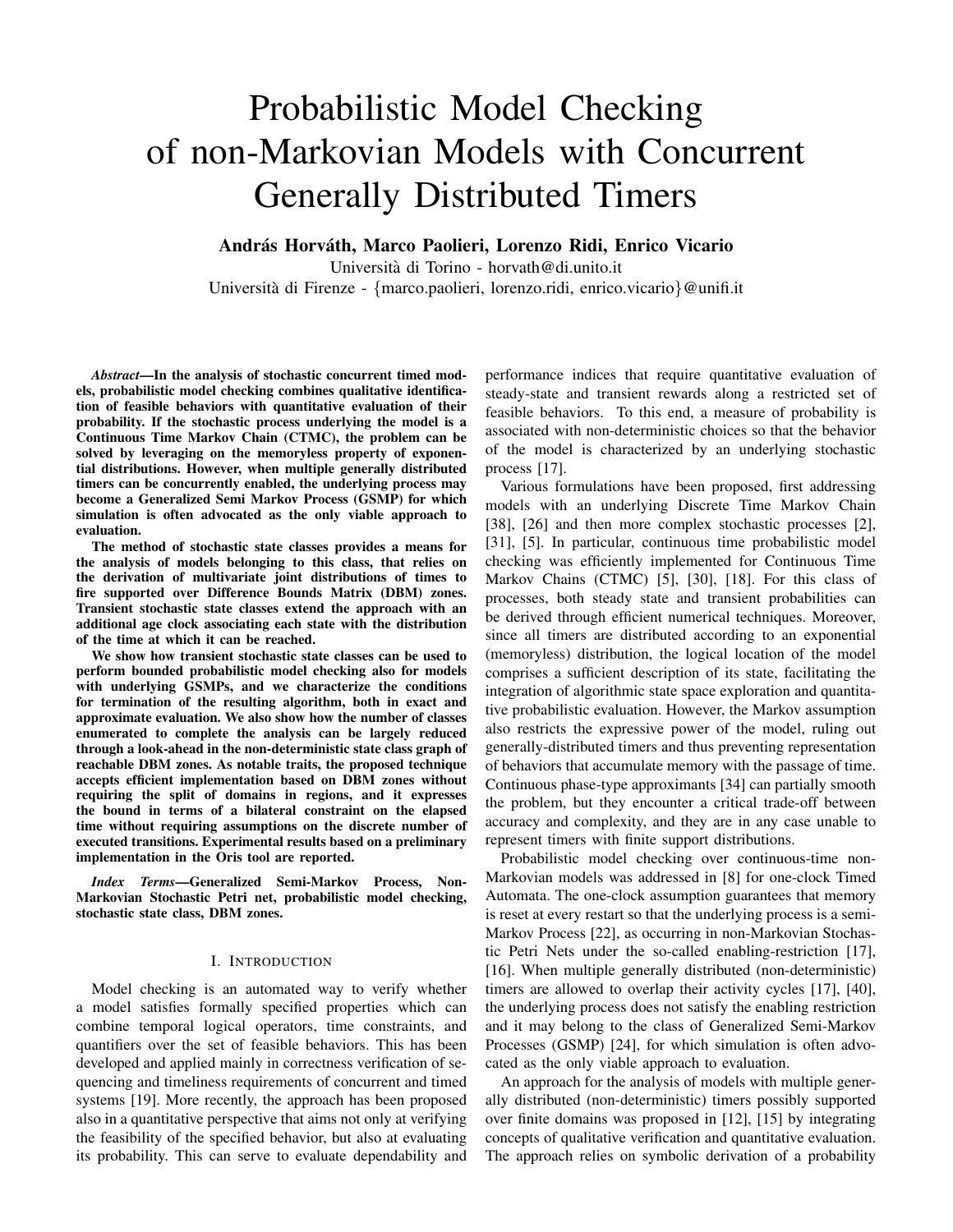density function supported over classes of equivalent states encoded through Difference Bounds Matrix zones. This enables exact steady state analysis, provided that activity cycles of generally distributed transitions cannot infinitely overlap [15], [28], which in turn can be efficiently detected on the non-deterministic state class graph of reachable zones usually employed in qualitative verification [39]. Transient analysis is obtained through the addition of an age clock that associates each class with the distribution of the absolute time at which it can be reached [27], largely relaxing the conditions that guarantee termination of the analysis within a given time bound. The calculus involved in the derivation of probability density functions over DBM zones was recently proposed also for Duration Probabilistic Automata, which compose a set of acyclic Semi-Markov Processes under control of a nondeterministic scheduler [32]. Symbolic derivation of a closedform for a density function over equivalence classes was independently proposed also in [1], with a calculus similar to that of [12] but relying on a partition of the support of times to fire based on regions [3] rather than DBM zones. In that paper, the derivation is applied to probabilistic model checking over a subclass of GSMPs, providing a way to decide a real-time until operator through the introduction of a bound on the maximum number of steps taken by the process.

In this paper, we propose an analytic approach for the evaluation of a probabilistic bounded until operator for models with multiple generally distributed timers with possibly overlapping activity cycles. The proposed technique permits the expression of the bound as a bilateral constraint on the elapsed continuous time rather than on the discrete number of executed transitions, and it accepts efficient implementation based on DBM zones without requiring a region-based partition. This also enables a look-ahead strategy that leverages on the non-deterministic state class graph of reachable zones to reduce the number of stochastic classes traversed during the analysis.

The rest of the paper is organized as follows. In Sects. II-III, we recall the definition of stochastic Time Petri Nets and the concepts of their analysis through transient stochastic classes. In Sect. IV we show how transient stochastic state classes can be used to evaluate the probability of satisfaction of a timebounded until operator, and we characterize the conditions for termination both in exact and approximate evaluation. In Sect. V, we show how the number of classes enumerated to complete the analysis can be reduced by looking ahead reachable DBM zones without evaluating their probabilities. Finally, in Sect. VI-VII, we report experimental results based on a preliminary implementation in the Oris tool, and we draw conclusions.

# II. STOCHASTIC TIME PETRI NETS

We formulate our technique with reference to a class of non-Markovian Petri Nets which we call stochastic Time Petri Nets (sTPN) [15], [12]. The name is intended to suggest that sTPNs can be regarded as a stochastic extension of an underlying non-deterministic Time Petri Net, which in fact turns out to determine the conditions for the termination of the analysis.

$$
sTPN = \langle P, T, A^-, A^+, A^{\bullet}, m_0, EFT, LFT, \mathcal{F}, \mathcal{C} \rangle
$$

As in Time Petri Nets [33], [7], [39]:

- $P$  is a set of places;
- $T$  is a set of transitions disjoint from  $P$ ;
- $A^- \subseteq P \times T$ ,  $A^+ \subseteq T \times P$  and  $A^{\bullet} \subseteq P \times T$ are pre-conditions, post-conditions, and inhibitor arcs, respectively;
- $m_0: P \to \mathbb{N}$  is the initial marking;
- $EFT: T \to \mathbb{R}_0^+$  and  $LFT: T \to \mathbb{R}_0^+ \cup \{+\infty\}$  associate each transition with an Earliest and a Latest Firing Time, with  $EFT(t) \leq LFT(t)$ .

In addition:

- $\mathcal C$  associates each transition with a real-valued weight;
- F associates each transition  $t \in T$  with a cumulative probability distribution  $F_t$  supported on the firing interval  $EFT(t), EFT(t)$ .

The state of an sTPN is a pair  $s = \langle m, \tau \rangle$ , where  $m : P \to \mathbb{N}$ is a *marking* and  $\tau: T \to \mathbb{R}_0^+$  associates each transition with a *time-to-fire*. A transition  $t_0$  is *enabled* if each of its input places contains at least one token and none of its inhibiting places contain any token, and it is *firable* if it is enabled and its time-to-fire  $\tau(t_0)$  is not higher than that of any other enabled transition. When multiple transitions are firable, the choice is resolved through a random switch determined by the weight  $\mathcal{C}$ :

$$
Prob\{t_0 \text{ is selected}\} = \frac{\mathcal{C}(t_0)}{\sum_{t_i \in T^f(s)} \mathcal{C}(t_i)}
$$

with  $T<sup>f</sup>(s)$  denoting the set of transitions firable in state s.

When a transition  $t_0$  fires, the state  $s = \langle m, \tau \rangle$  is replaced by  $s' = \langle m', \tau' \rangle$ , which we write as  $s \stackrel{t_0}{\to} s'$ . Marking m' is derived as usual in Petri Nets:

$$
m_{tmp}(p) = m(p) - 1 \quad \forall p. \langle p, t_0 \rangle \in A^-
$$
  
\n
$$
m'(p) = m_{tmp}(p) + 1 \quad \forall p. \langle t_0, p \rangle \in A^+
$$
\n(1)

Transitions that are enabled both by the intermediate marking  $m_{tmp}$  and by  $m'$  are said to be *persistent*, while those that are enabled by  $m'$  but not by  $m_{tmp}$  are said to be *newly enabled*. If  $t_0$  is still enabled after its own firing, it is always regarded as newly enabled [7], [39]. For any transition  $t_i$  that is persistent after the firing of  $t_0$ , the time-to-fire is reduced by the time elapsed in the previous state:

$$
\tau'(t_i) = \tau(t_i) - \tau(t_0) \tag{2}
$$

Whereas, the time-to-fire of each newly enabled transition  $t_a$  is a random value sampled according to the probability distribution  $F_{t_a}$ :

$$
EFT(t_a) \le \tau'(t_a) \le LFT(t_a)
$$
  
\n
$$
Prob{\tau'(t_a) \le x} = F_{t_a}(x)
$$
 (3)

Without loss of generality, we rule out deterministic transitions with  $EFT(t) = LFT(t) > 0$ , which could be encompassed in the treatment by resorting to the partitioned form of DBM zones described in [15]. We maintain in the treatment transitions with  $EFT(t) = LFT(t) = 0$  which have relevance for the issue of termination. We call them immediate, and call timed any transition for which  $LFT(t) > 0$ . Though not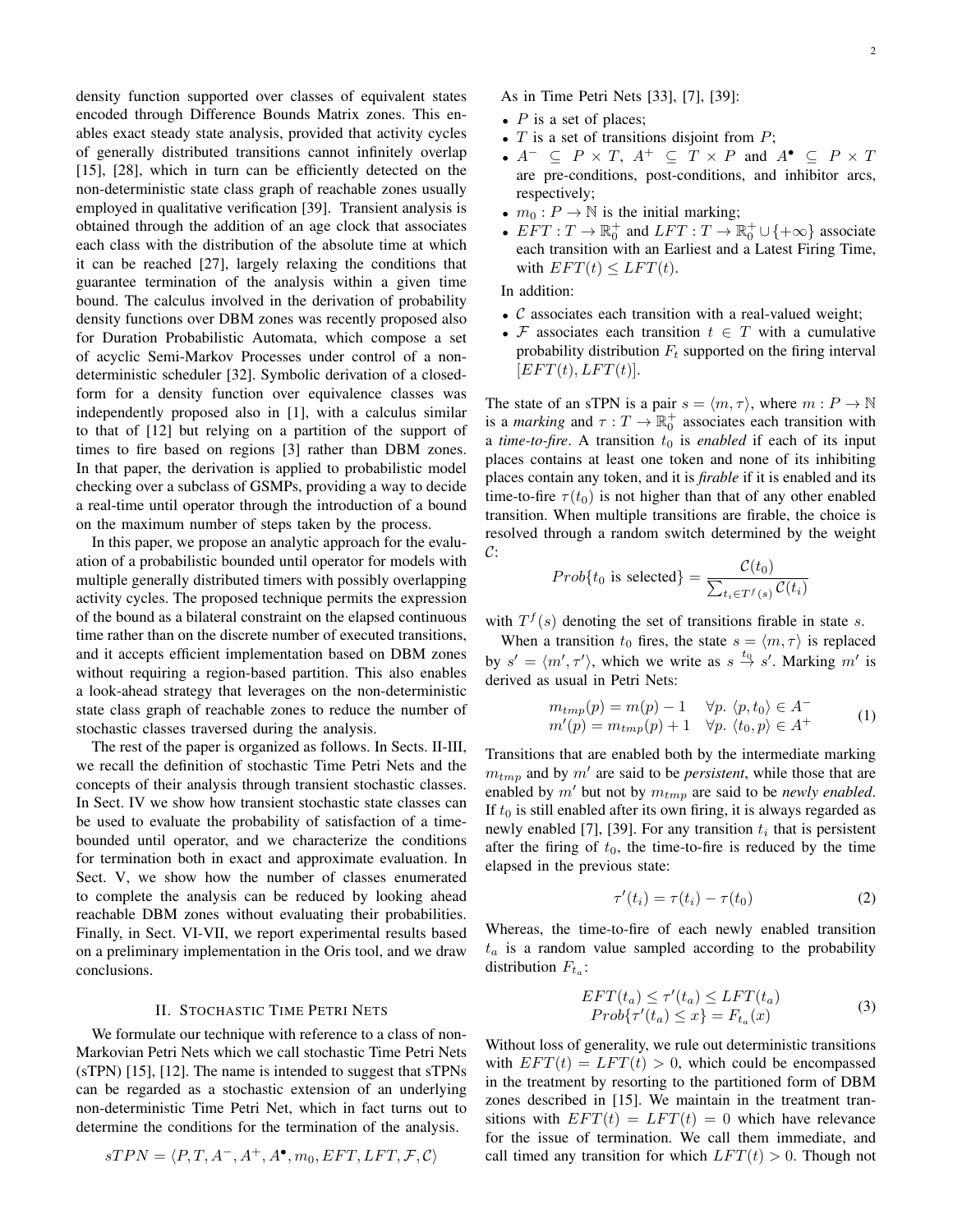strictly necessary, we also assume that  $F_t$  can be expressed as the integral function of a probability density function  $f_t$ :

$$
F_t(x) = \int_0^x f_t(y) dy
$$
 (4)

If t is an immediate transition,  $f_t(y) = \delta(y)$  denotes the Dirac impulse function.

In [25] a more general class of Stochastic Petri Nets is considered, which is there shown to be able to represent any process in the class of GSMPs [24]. With respect to that formulation, stochastic Time Petri Nets do not encompass randomization of state updates and timers evolving with statedependent rates. In particular, the latter limitation prevents sTPNs from representing GSMPs that can be generated by a Preemptive Resume policy [9], [13].

#### *A. Underlying stochastic process*

The evolution of the marking of an sTPN identifies an underlying continuous time stochastic process [17] that may accumulate memory over time due to the presence of generally distributed (GEN) transitions. This may result in different classes of processes depending on the conditions of persistence of GEN transitions.

If the model never permits a GEN transition be persistent at a change in the enabling status of other GEN transitions, then it satisfies the so-called "enabling restriction" and falls in a subclass of Markov Regenerative Processes (MRGP) [29]. In this case, activity cycles of GEN transitions never overlap, and analysis can be carried out through numerical integration of Generalized Markov Renewal Equations with local and global kernels computed on CTMCs subordinated to the activity cycles of GEN transitions [16], [10].

When multiple GEN transitions can be concurrently enabled, their activity cycles can overlap. The underlying process may still fall in the class of MRGP or become a Generalized Semi Markov Process depending on whether the model guarantees or not that a regeneration point is eventually reached with probability 1. In both cases, the only analytical approaches for the evaluation of the process are the method of supplementary variables [20], [23], [37] or the method of stochastic state classes [15], [27].

In principle, the overlap of GEN activity periods can occur in any model with at least two GEN transitions. However, the really most complex and general case occurs when two GEN transitions persist at the firing of a third GEN transition. In this case, the times to fire of persistent GEN transitions become mutually dependent variables and their joint support may become a Difference Bounds Matrix (DBM) zone [21], [39], [6]. This means that the times to fire values are distributed over a domain represented by a set of linear inequalities of the form

$$
D = \begin{cases} \tau_i - \tau_j \le b_{ij} \\ \tau_* = 0 \\ \forall i \ne j \in [0, N-1] \cup \{*, age\} \end{cases}
$$
(5)

with  $b_{ij} \in \mathbb{R} \cup \{+\infty\}$ . A non-empty DBM zone has a unique *normal form* of representation where  $b_{ij}$  coincides with the maximum value that can be attained by the difference  $\tau_i - \tau_j$ ; this form is univocally identified by the condition:

$$
b_{ij} \le b_{ih} + b_{hj} \qquad \forall i, j, h \in [0, N-1] \cup \{*, age\}
$$
  
with  $i \ne j \ne h \ne i$  (6)

and it can be derived in polynomial time as the solution of an all-shortest-path problem [39].

# III. THE METHOD OF TRANSIENT STOCHASTIC STATE CLASSES

Stochastic state classes extend Difference Bounds Matrix zones used in qualitative symbolic analysis of the state space of timed models [7], [39], [21] with a density-function that provides a measure for the probability of individual states. In so doing, the graph of non-deterministic state classes based on DBM zones is expanded into a stochastic-class-graph that makes explicit the transition probabilities among classes and the multivariate distribution of times-to-fire of transitions enabled in each class [12], [15]. Transient stochastic classes [27] extend the concept with a supplementary *age* clock that encodes the opposite of the time elapsed since the beginning of the execution under analysis. The age clock is initially set equal to zero and it is always decreased at every transition firing.

## *A. Transient Stochastic State Classes*

Definition 3.1: We call *aged-state* a state of the sTPN supplemented with an *age* clock evaluating the time elapsed since the beginning of the execution:

$$
aged-state = \langle m, \tau_{age}, \underline{\tau} \rangle
$$

where:  $m \in \mathbb{N}^{|P|}$  is a marking;  $T(m)$  is the set of transitions enabled by m and  $|T(m)|$  its cardinality;  $\underline{\tau} \in \mathbb{R}_0^+$  $|T(m)|$  is a valuation for the vector of times-to-fire of enabled transitions; and  $\tau_{age} \in \mathbb{R}^-_0$  is a value for the age clock encoding the opposite of the elapsed time.

We call *transient stochastic class* a continuous set of agedstates sharing a common marking and equipped with a multivariate *aged-state density function*.

Definition 3.2: A *transient stochastic class* is a triple

$$
\langle m, D, f_{\langle \tau_{age}, \underline{\tau} \rangle} \rangle
$$

where:

- $m$  is a marking;
- $\langle \tau_{age}, \tau \rangle$  is a random variable called *clock vector* composed of the scalar variable  $\tau_{age}$  associated with the age clock, and by the vector  $\underline{\tau} \stackrel{def}{=} \langle \tau_0, \tau_1, ..., \tau_{N-1} \rangle$  of the times-to-fire of transitions enabled by m, with  $\tau_i$  denoting the time-to-fire of transition  $t_i$ ;
- $f_{\langle \tau_{age}, \tau \rangle}$  is the probability density function of  $\langle \tau_{age}, \tau \rangle$ ;
- *D* is the support of  $f_{\langle \tau_{age}, \tau \rangle}$ .

Transient stochastic classes are associated with a succession relation extending in a probabilistic perspective the usual reachability relation among state classes [35].

**Definition 3.3:** We say that  $\Sigma' = \langle m', D', f' \rangle$  is the successor of  $\Sigma = \langle m, D, f \rangle$  through  $t_0 \in T$ , and we write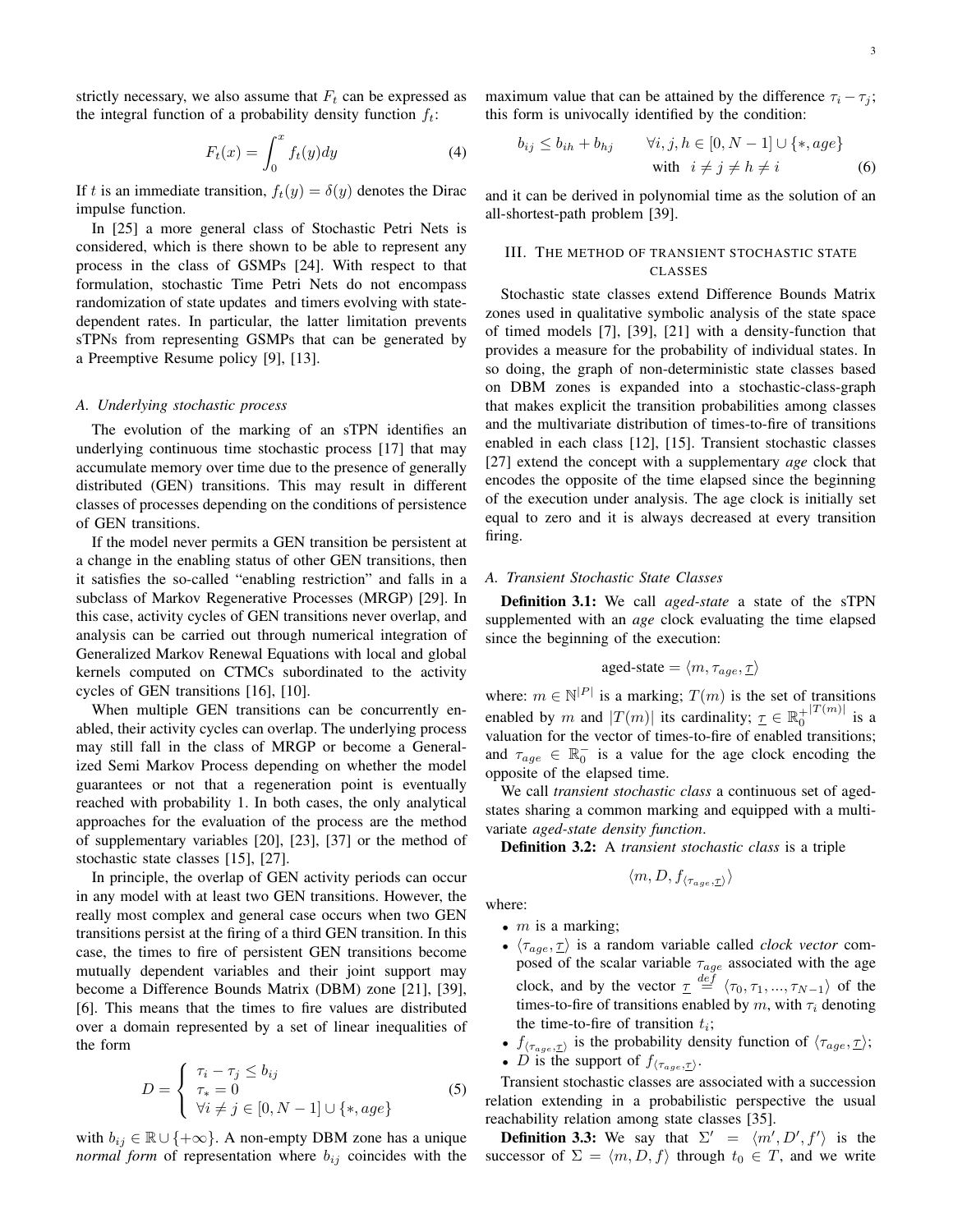$\Sigma \stackrel{t_0}{\Longrightarrow} \Sigma'$ , if, given that the marking of the model is m and its clock vector is a random variable distributed according to f over  $D$ , then:

- $t_0$  has a non-null probability to be the first transition to fire;
- under the assumption that  $t_0$  is the first transition to fire, its firing yields the marking  $m'$  with a clock vector distributed over  $D'$  according to  $f'$ .

Enumeration of the relation  $\stackrel{t}{\Rightarrow}$  requires a calculus for the identification of outgoing events and the derivation of successors.

Transition  $t_0 \in T$  is an outgoing event from  $\Sigma = \langle m, D, f \rangle$ iff  $t_0$  is enabled by m and there is a non-null probability  $\mu_0$ that its time-to-fire is not higher than that of any other enabled transition:

$$
\mu_0 = \int_D \int_{D \bigcap \{ \langle x_{age}, \underline{x} \rangle | x_0 \le x_n, \forall t_n \in T(m) \}} f(x_{age}, \underline{x}) dx_{age} d\underline{x} > 0
$$
\n(7)

If  $t_0$  is a timed transition, then there is a null probability that the time-to-fire of  $t_0$  is equal to that of any other enabled transition, and  $\mu_0$  is thus the probability that  $t_0$  is the outgoing event from  $\Sigma$ . Whereas, if  $t_0$  is an immediate transition, then the probability of  $t_0$  is determined by the weights  $C$ :

$$
\mu_0 = \frac{\mathcal{C}(t_0)}{\sum_{t_i \in T^I(m)} \mathcal{C}(t_i)}\tag{8}
$$

where  $T^{I}(m)$  is the set of immediate transitions enabled by m.

Marking  $m'$  is derived in standard manner by moving tokens as usual in Petri Nets and  $D'$  is given as the successor of D as usual in symbolic state space analysis based on DBM zones [39]. Besides, derivation of the state density function f' extends [12], [15] so as to account for the fact that  $\tau_{age}$ is never restarted and that it does not restrict the range of times-to-fire under which a transition may fire. The steps of the derivation are reported in [27].

# IV. USING TRANSIENT STOCHASTIC STATE CLASSES IN PROBABILISTIC MODEL CHECKING

## *A. Problem formulation*

We are given a bounded time interval  $[\alpha, \beta]$  with  $0 \le \alpha \le$  $\beta \in \mathbb{R}$ , an initial transient class  $\Sigma_0 = \langle M_0, D_0, f_0 \rangle$  where the age is concentrated on 0 (i.e.  $f_0(x_{age}, x_0, ..., x_{N-1})$  =  $\delta(x_{age}) \cdot g_0(x_0, ..., x_{N-1})$ , and two state formulas  $\phi_1$  and  $\phi_2$  that classify the logical locations of the model through a Boolean combination of conditions on the marking (i.e.,  $\phi$  ::=  $d|\phi_1 \wedge \phi_2| \neg \phi$  with  $d : \mathbb{N}^{|P|} \rightarrow \{true, false\}.$ 

We address the problems of exact-, approximate- and threshold-probabilistic-model-checking [8]. In the *exact* formulation, we are interested in evaluating  $P(\Sigma_0, \phi_1, \phi_2, \alpha, \beta)$ , which will denote the probability that, starting from a state sampled in  $\Sigma_0$  according to  $f_0$ , the model reaches a location that satisfies  $\phi_2$  at a time in the interval  $[\alpha, \beta]$  after visiting only states that satisfy  $\phi_1$ :

$$
P(\Sigma_0, \phi_1, \phi_2, \alpha, \beta) \stackrel{def}{=} Pr\{\Sigma_0 \models \phi_1 Unt_{[\alpha, \beta]} \phi_2\} \tag{9}
$$

In the *approximate* formulation, the problem is generalized accepting a safe accuracy in the evaluation. Specifically, given a tolerance  $\epsilon \in \mathbb{R}_0^+$ , we want to find an upper and a lower estimate on  $P(\Sigma_0, \phi_1, \phi_2, \alpha, \beta)$  that are closer than  $\epsilon$ :

$$
Pr^{-} \le P(\Sigma_0, \phi_1, \phi_2, \alpha, \beta) \le Pr^{+}
$$
  

$$
Pr^{+} - Pr^{-} \le \epsilon
$$

Finally, in the *threshold* formulation, the evaluation is cast into a decision form that amounts to checking whether the probability  $P(\Sigma_0, \phi_1, \phi_2, \alpha, \beta)$  is higher than a given threshold ∆.

All three problems can be cast in the formulation of [5], and all of them can be managed with non-substantial variations in the enumerative structure of the algorithm that we propose. To make notation easier, without loss of generality, we focus on the approximate model checking problem. Our formulation extends that of [1] as the set of selected behaviors can be bounded in terms of the time elapsed without making assumptions on the number of steps that the model is allowed to take before reaching the satisfaction of  $\phi_2$ . A bound on the number of steps can easily be encompassed also in our formulation, but we avoid to describe it here, as a bound on the elapsed time is in general more significant in the modeling perspective. A less substantial extension regards the fact that we consider a bilateral time bound  $[\alpha, \beta]$  rather than an upper bound [0,  $\beta$ ]. Finally, as in [5], note that when  $\alpha = \beta$  and  $\phi_1 = true$  the problem amounts to the (possibly approximate) evaluation of the transient probability that the model satisfies a given condition  $\phi_2$  at a given time  $\alpha = \beta$ .

## *B. Enumeration of transient stochastic classes*

The calculus of successor classes enjoys some properties that take a major relevance for the practical viability of the approach.

If the vector of times-to-fire  $\tau$  in the initial class  $\Sigma_0$  is supported over a DBM zone  $D$ , then all its successors still have domains in DBM form, with the age ranging over negative values. This yields a compact partition of the state space in the sense that any two aged-states reached through the same firing sequence (i.e. through the same order of firings) will be enclosed in the same transient stochastic class, which would not hold for a partition based on regions.

According to [14], if density functions of transitions in the sTPN model are continuous functions, then the density functions of the reached transient stochastic classes are continuous piecewise functions with analytic representation over a finite partition of the support made of DBM subdomains. As reported in [14], this partition in subzones comprises the dominating factor of complexity in the practical implementation of the theory, as it yields an exponential explosion not only in the number of classes but also in their internal representation. The usage of DBM zones largely limits this explosion with respect to simple regions [1] and also opens the way to techniques that leverage on the continuity of the state density function to identify a global approximant over the entire DBM domain.

If transition density functions are monovariate expolynomial functions (i.e.  $f_t(y) = \sum_{k=1}^K c_k y^{a_k} e^{-\lambda_k y}$  with  $a_k \in \mathbb{N}$ ,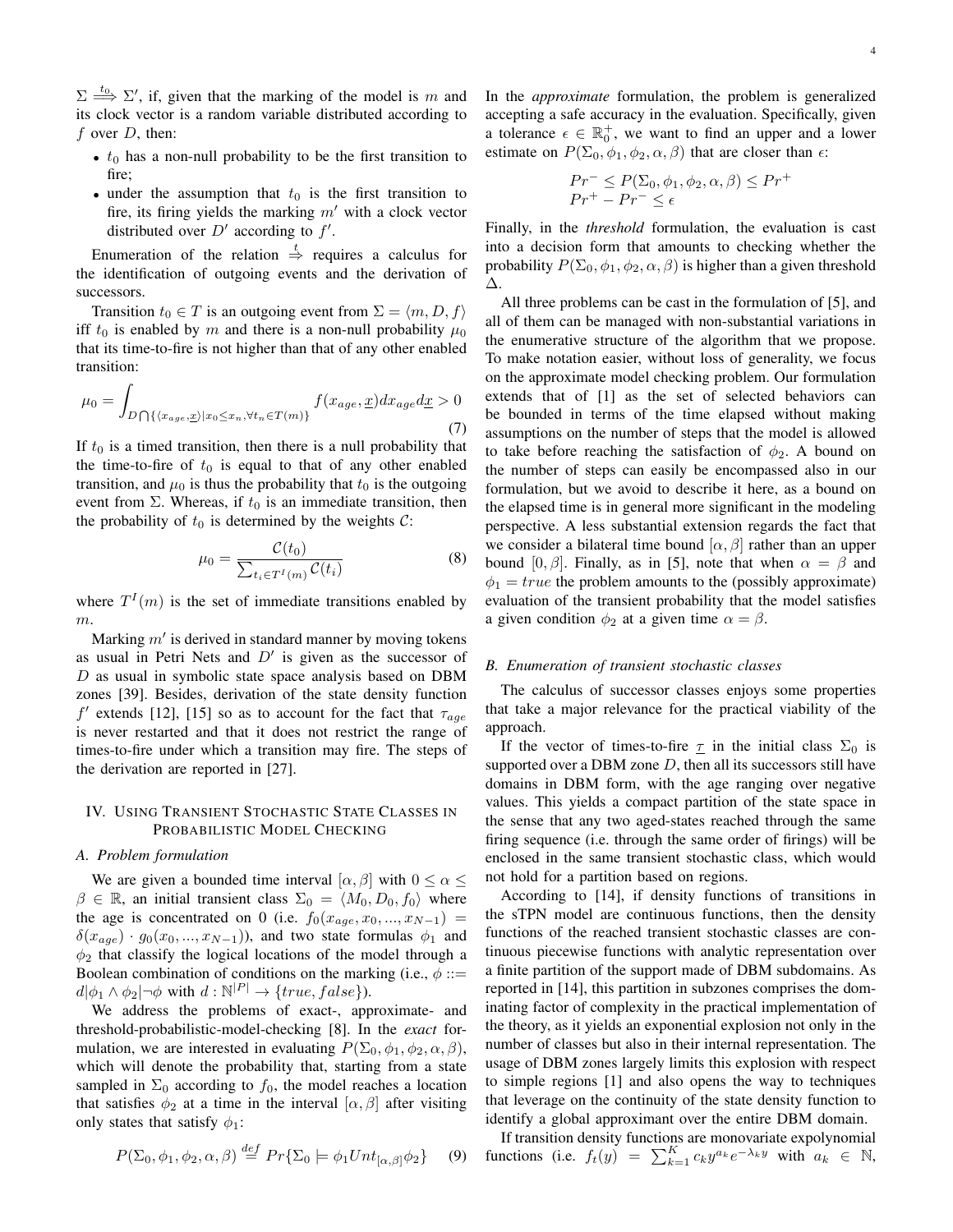5

 $c_k \in \mathbb{R}$ , and  $\lambda_k \in \mathbb{R}_{\geq 0}$ ), then density functions of reachable transient classes accept a closed form, which is a multivariate piecewise expolynomial function [17], [1], [14], [36]. This class of functions is closed with respect to all the operations required in the calculus of successors, which can be performed in a symbolic closed form efficiently implemented in the Oris tool and the Sirio Java API [11], [15].

Given an initial transient stochastic class  $\Sigma_0$ , the transitive closure of the succession relation  $\stackrel{t_0}{\Longrightarrow}$  identifies a *transient stochastic tree*:

Definition 4.1: A *transient stochastic tree* is a tuple  $\langle n_0, N, \Sigma, \Sigma_0, E, \mu \rangle$ , where: N is a countable set of nodes;  $n_0 \in N$  is the root node;  $\Sigma$  associates each node  $n \in N$ with a transient stochastic class  $\Sigma(n)$ , with  $\Sigma(n_0) = \Sigma_0$ ;  $E \subseteq N \times T \times N$  is a set of edges such that  $\langle n, t, n' \rangle \in E$  iff  $\Sigma(n) \stackrel{t}{\Rightarrow} \Sigma(n')$ . The edges of the tree can be labeled with a real function  $\mu : E \to [0, 1]$  returning the value of the probability of the transition  $\Sigma(n) \stackrel{t}{\Rightarrow} \Sigma(n)$  derived according to Eqs.(7-8).

Nodes can be labeled with a real function  $\eta : N \to [0, 1]$ that returns 1 for the root node  $n_0$ , and for any other node  $n$  returns the product of the probabilities associated with the edges traversed in the path from the root to  $n$ , which we denote by  $\rho(n)$ .

According to Def. 3.3, for any given node  $n$ , the value returned by  $\eta(n)$  is the probability that the model runs along the transition sequence  $\rho(n)$ . Moreover, if  $\Sigma(n) = \langle m, D, f \rangle$ , then  $f$  is the probability density function of the aged-states collected in  $\Sigma(n)$  conditioned to the execution sequence  $\rho(n)$ . Thus, for any node n with  $\Sigma(n) = \langle m, D, f \rangle$  and for any two values  $\alpha \in \mathbb{R}_0^+$  and  $\beta \in \mathbb{R}_0^+ \cup \{\infty\}$  with  $\alpha \leq \beta$ , the probability  $P(n, \alpha, \beta)$  that the model completes the sequence that reaches the transient class  $\Sigma(n)$  within a time falling in the interval  $[\alpha, \beta]$  is equal to

where

$$
\pi(\Sigma(n), \alpha, \beta) = \int_{D \bigcap \alpha \le -x_{age} \le \beta} f(x_{age}, \underline{x}) dx_{age} dx \quad (11)
$$

 $P(n, \alpha, \beta) = \eta(n) \cdot \pi(\Sigma(n), \alpha, \beta)$  (10)

represents the probability that the class  $\Sigma(n)$  is entered in the interval  $[\alpha, \beta]$  given that the model performs the transition sequence  $\rho(n)$ .

## *C. Decision algorithm*

Algorithm-A reported in Fig. 1 evaluates the probability  $P(\Sigma_0, \phi_1, \phi_2, \alpha, \beta)$  following the usual pattern of forward reachability analysis, which in this case relies on two invariants: a set  $\Gamma$  contains all the transient stochastic classes that have been reached in the analysis but not yet processed, each associated with the probability  $\eta(\Sigma) \in (0,1]$  to be reached from the initial class; two probability values  $P_{OK}$  and  $P_{KO}$ provide lower bounds on the probability that the until formula is satisfied and on the probability that it is not satisfied, so as to define a safe estimate on  $P(\Sigma_0, \phi_1, \phi_2, \alpha, \beta)$ :

$$
P_{OK} \le P(\Sigma_0, \phi_1, \phi_2, \alpha, \beta) \le 1 - P_{KO}
$$

While  $\Gamma$  is not empty and  $P_{OK} + P_{KO} \leq 1 - \epsilon$ , the algorithm repeatedly selects and removes a class  $\Sigma = \langle m, D, f \rangle$  from

 $\eta(\Sigma_0) = 1$ <br>2  $\Gamma = {\Sigma_0}$  $\Gamma = {\Sigma_0}$ <br>3  $P_{OK} = 0$  $P_{OK} = 0$  $P_{KO} = 0$ 5 while  $\Gamma \neq \emptyset$  and  $P_{OK} + P_{KO} < 1 - \epsilon$ <br>6 select and remove a class  $\Sigma = \langle m \rangle$ 6 select and remove a class  $\Sigma = \langle m, D, f \rangle$  from  $\Gamma$ <br>7 if  $m \models \neg \phi_1 \land \neg \phi_2$ 7 if  $m \models \neg \phi_1 \land \neg \phi_2$ <br>8  $P_{KO} = P_{KO}$  $P_{KO} = P_{KO} + \eta(\Sigma)$ <br>9 **elseif**  $m \models \neg \phi_1 \land \phi_2$ **elseif**  $m \models \neg \phi_1 \land \phi_2$ <br>10  $P_{KO} = P_{KO} +$  $P_{KO} = P_{KO} + \eta(\Sigma_{[0,\alpha]}) + \eta(\Sigma_{[\beta,+\infty]})$  $P_{OK} = P_{OK} + \eta(\Sigma_{\alpha,\beta})$ **elseif**  $m \models \phi_1 \land \neg \phi_2$ <br>13  $P_{KO} = P_{KO} +$  $P_{KO} = P_{KO} + \eta(\Sigma_{[\beta,+\infty]})$  $\Gamma = \Gamma \cup \text{SUCESSORS}(\Sigma_{[0,\beta]})$ <br>15 **elseif**  $m \models \phi_1 \land \phi_2$ **elseif**  $m \models \phi_1 \land \phi_2$ <br>16  $P_{KO} = P_{KO}$  $P_{KO} = P_{KO} + \eta(\Sigma_{\lbrack \beta, +\infty \rbrack})$  $P_{OK} = P_{OK} + \eta(\Sigma_{\alpha,\beta})$  $\Gamma = \Gamma \cup \text{SUCESSORS}(\Sigma_{[0,\alpha]})$ 

Fig. 1. Algorithm-A: evaluates  $P(\Sigma_0, \phi_1, \phi_2, \alpha, \beta)$  with approximation  $\epsilon \geq 0$ . At lines 14 and 18 the steps that add elements to the list of pending classes take relevance for the issue of termination.

the frontier  $\Gamma$  (line 6); according to whether the marking m satisfies the conditions  $\phi_1$  and  $\phi_2$ , it evaluates the probability measure of the subsets of  $\Sigma$  that satisfy the until formula and of the subsets that certainly do not satisfy it, assigning them to  $P_{OK}$  and  $P_{KO}$ , respectively; finally, if  $\phi_1$  holds, it computes the successor classes of the subset of  $\Sigma$  that cannot be assigned either to  $P_{OK}$  or to  $P_{KO}$ , and adds them to  $\Gamma$ .

Given a transient state class  $\Sigma = \langle m, D, f \rangle$ , the subset  $\Sigma_{[\alpha,\beta]} = \langle m, D_{[\alpha,\beta]}, f_{[\alpha,\beta]} \rangle$  is computed as

$$
D_{[\alpha,\beta]} = D \cap \{ \alpha \le -\tau_{age} \le \beta \}
$$

$$
f_{[\alpha,\beta]}(x_{age}, \underline{x}) = \frac{f(x_{age}, \underline{x})}{\pi(\Sigma, \alpha, \beta)}
$$

$$
\eta(\Sigma_{[\alpha,\beta]}) = \eta(\Sigma) \cdot \pi(\Sigma, \alpha, \beta).
$$

Successors of  $\Sigma_{[\alpha,\beta]}$ , indicated as SUCCESSORS( $\Sigma_{[\alpha,\beta]}$ ), are derived following the usual enumeration of transient stochastic state classes. Each successor  $\Sigma'$  is associated with a probability mass  $\eta(\Sigma') = \eta(\Sigma_{[\alpha,\beta]}) \cdot \mu_0$ , where  $\mu_0$  is the probability of the outgoing event from  $\Sigma_{[\alpha,\beta]}$  to  $\Sigma'$ , according to Eqs.(7-8).

## *D. Termination*

Termination of Algorithm-A jointly involves the finiteness of reachable markings and the absence of Zeno behaviors that can engage infinite events without letting time diverge beyond  $\alpha$  or  $\beta$ . We focus here on the latter aspect, under the assumption that the number of markings that can be reached within the bound  $\beta$  is finite, which better compares with models with a finite number of logical locations. Various results could be generalized to the case of infinite markings under the assumption that the model does not include inhibitor arcs, which in turn guarantees that the set of enabled immediate transitions is monotonic with respect to the marking.

It is intuitive that different conditions hold whether  $\epsilon = 0$ or  $\epsilon > 0$ , i.e. whether the evaluation aims at an exact or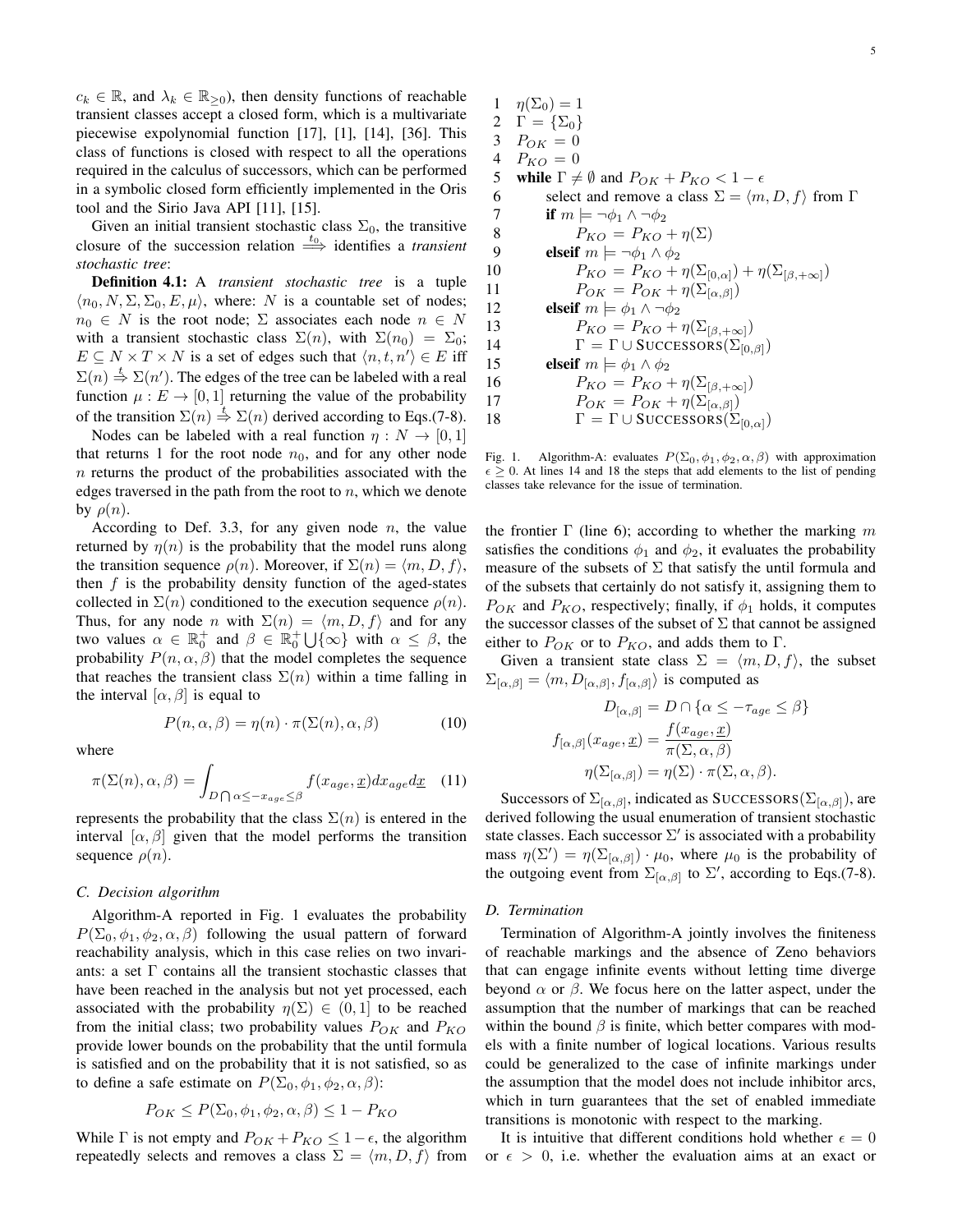an approximate value of the probability  $P(\Sigma_0, \phi_1, \phi_2, \alpha, \beta)$ , as the latter case rules out unfair null-probability infinite behaviors [4].

In the case  $\epsilon = 0$ , for every feasible behavior  $\rho$  accepted by the model, the tree includes a path with edges labeled by the same transitions of  $\rho$ . Algorithm-A thus turns out to be non-terminating iff it reaches a class that includes at least one state allowing a behavior that can reach in zero-time the same marking without visiting any intermediate marking with terminating conditions of state formulas. The concept is formalized in the following Theorem.

**Theorem 4.1:** With  $\epsilon = 0$ , Algorithm-A does not terminate if and only if there exists a node  $n_a$  that enables a sequence  $\rho = t_1 \rightarrow t_2 \rightarrow \dots \rightarrow t_N$  reaching a node  $n_b$  such that all the following conditions hold:

- (i)  $n_a$  and  $n_b$  have the same marking;
- (ii)  $\Sigma(n_a)$  includes aged-states that satisfy  $-\tau_{age} < \alpha$  and all the markings visited from  $n_a$  to  $n_b$  satisfy  $\phi_1$ , or  $\Sigma(n_a)$ includes aged-states that satisfy  $\alpha \leq -\tau_{age} \leq \beta$  and all the markings visited from  $n_a$  to  $n_b$  satisfy  $\phi_1 \wedge \neg \phi_2$ ;

(iii)  $EFT(t_n) = 0$  for every transition  $t_n$  in the sequence  $\rho$ . *Proof - if:* Let  $n_a$  and  $n_b$  be two nodes with the same marking, and let  $EFT(t_n) = 0$  for every transition  $t_n$  along the sequence  $\rho = t_1 \rightarrow t_2 \rightarrow \dots \rightarrow t_N$  from  $n_a$  to  $n_b$ . Assume that none of the classes visited by  $\rho$  is terminal, either because it satisfies  $\phi_1 \wedge \neg \phi_2$  and includes states with  $-\tau_{age} \leq \beta$  or because it satisfies  $\phi_1 \wedge \phi_2$  and includes states with  $-\tau_{age} < \alpha$ . Let  $s_a$  be a state in  $\Sigma(n_a)$  with the minimum accepted value of  $-\tau_{age}$ , and let  $s'_a$  be the state that gives a null time-to-fire to each enabled transition  $t_n$  that will persist until the firing along  $\rho$ , while agreeing with  $s_a$  on every other clock (including the age). The state  $s'_a$  can be proven to be in  $\Sigma_a$  as every transition  $t_n$  that will fire along  $\rho$  was newly enabled (either in  $\Sigma_a$ or in any ancestor) with a firing domain initially set to the interval  $[0, LFT(t_n)]$ . Consider now the infinite behavior of the model that starts from state  $s'_a$ , always gives a null timeto-fire to every transition included in  $\rho$ , and resolves every choice among transitions with equal time-to-fire according to the order of  $\rho$ . This behavior indefinitely repeats  $\rho$  without ever advancing the age or reaching a terminal state, and thus yields an infinite sequence of nodes in the transient stochastic tree enumerated by Algorithm-A.

*Proof - only if:* Let  $\rho^*$  be an infinite sequence of transient classes in the tree. Since all non-terminal classes in the tree include only non conclusive states, all classes visited by  $\rho^*$ satisfy  $\phi_1$  and none of them include states satisfying  $\phi_2$  with  $-\tau_{age} \in [\alpha, \beta]$ . Since the model accepts a finite number of markings, a marking  $m<sub>*</sub>$  is visited infinitely often, and there exists an infinite number of (possibly equal) subsequences of  $\rho^*$  that start and terminate on marking  $m^*$ . Moreover, since all classes visited by  $\rho^*$  include states with  $-\tau_{age} \leq \beta$ , there exists an infinite number of subsequences of  $\rho^*$  that traverse only transitions  $t_n$  with  $EFT(t_n) = 0$ .

Theorem 4.1 provides a test that can be embedded in Algorithm-A so as to make it terminating, either because the analysis of the transient tree is successfully completed or because it is shown that an exact evaluation with  $\epsilon = 0$  cannot be performed within a finite number of classes.

When the objective of evaluation is relaxed by allowing some error threshold  $\epsilon > 0$ , termination can be obtained by an extension of Algorithm-A that rules out necessarily immediate cyclic executions. This relies on the concept of *vanishing* and *time-blocking* classes.

**Definition 4.2:** We call *vanishing* a transient class  $\Sigma$  =  $\langle m, D, f \rangle$  where there is at least one enabled transition  $t_n$ that is bound to fire immediately ( $\exists t_n \in T(m)$  such that  $\forall \underline{\tau} \in$  $D, \tau_n = 0$ ). Conversely, we call *tangible* a transient class that is not vanishing.

Since the model does not include transitions with  $EFT =$  $LFT > 0$ , it can be easily proven that a class is vanishing if and only if its marking enables at least one immediate transition, and that all non-null probability outgoing events of a vanishing class are immediate transitions. Also note that according to Eq.(8), in a vanishing class, discrete transition probabilities of outgoing events are determined by the marking, independently from the state density distribution and its support. Finally, note that the firing of an immediate transition does not advance the age: if  $\Sigma \stackrel{t_0}{\Rightarrow} \Sigma'$  and  $t_0$  is immediate, then  $\Sigma'$  contains an aged-state s' iff  $\Sigma$  contains an aged-state  $s$  which agrees with  $s'$  on the age and on the time-to-fire of every transition that is persistent at the firing of  $t_0$ .

Definition 4.3: We call *time-blocking* a transient class that is vanishing and whose descendants are all vanishing.

From the definition follows that, with probability 1, time does not advance any further as soon as a time-blocking class is reached. According to this, if Algorithm-A reaches a timeblocking class it will never terminate. The problem can be fixed by modifying Algorithm-A so as to detect time-blocking classes and avoid their explicit enumeration, performing the transient analysis of a subordinated DTMC. To this end, Algorithm-B reported in Fig. 2 provides a terminating procedure to decide whether a vanishing class is time-blocking.

The partial correctness of Algorithm-B is trivial if  $\overline{\Sigma}$  is decided not to be time-blocking (line 5) as the algorithm identifies in a constructive manner a non-vanishing class reached from  $\overline{\Sigma}$ . Whereas, in case  $\overline{\Sigma}$  is decided to be timeblocking (line 9), it is sufficient to note that when  $\Omega$  is empty, all possible markings that can be reached from  $\Sigma$  have already been identified and they all turned out to be vanishing. Besides, termination is guaranteed within a constant number of steps dependent on the finite number of reachable markings and

IS-TIME-BLOCKING( $\overline{\Sigma}$ )

1  $\Omega = {\overline{\Sigma}}$ <br>2 while  $\Omega$  =

2 while  $\Omega \neq \emptyset$ <br>3 select and select and remove a class  $\Sigma$  from  $\Omega$ 4 if  $\exists \Sigma' \in \text{SUCCESSORS}(\Sigma) : \Sigma'$  is tangible 5 return FALSE 6 else  $\Omega = \Omega \cup {\Sigma' \in \text{SUCESSORS}(\Sigma) : \text{the path}}$ 

7 from  $\overline{\Sigma}$  to  $\Sigma$  doesn't include any class 8 with a marking equal to that of  $\Sigma'$ }

9 return TRUE

Fig. 2. Algorithm-B: decides whether  $\overline{\Sigma}$  is a time-blocking class.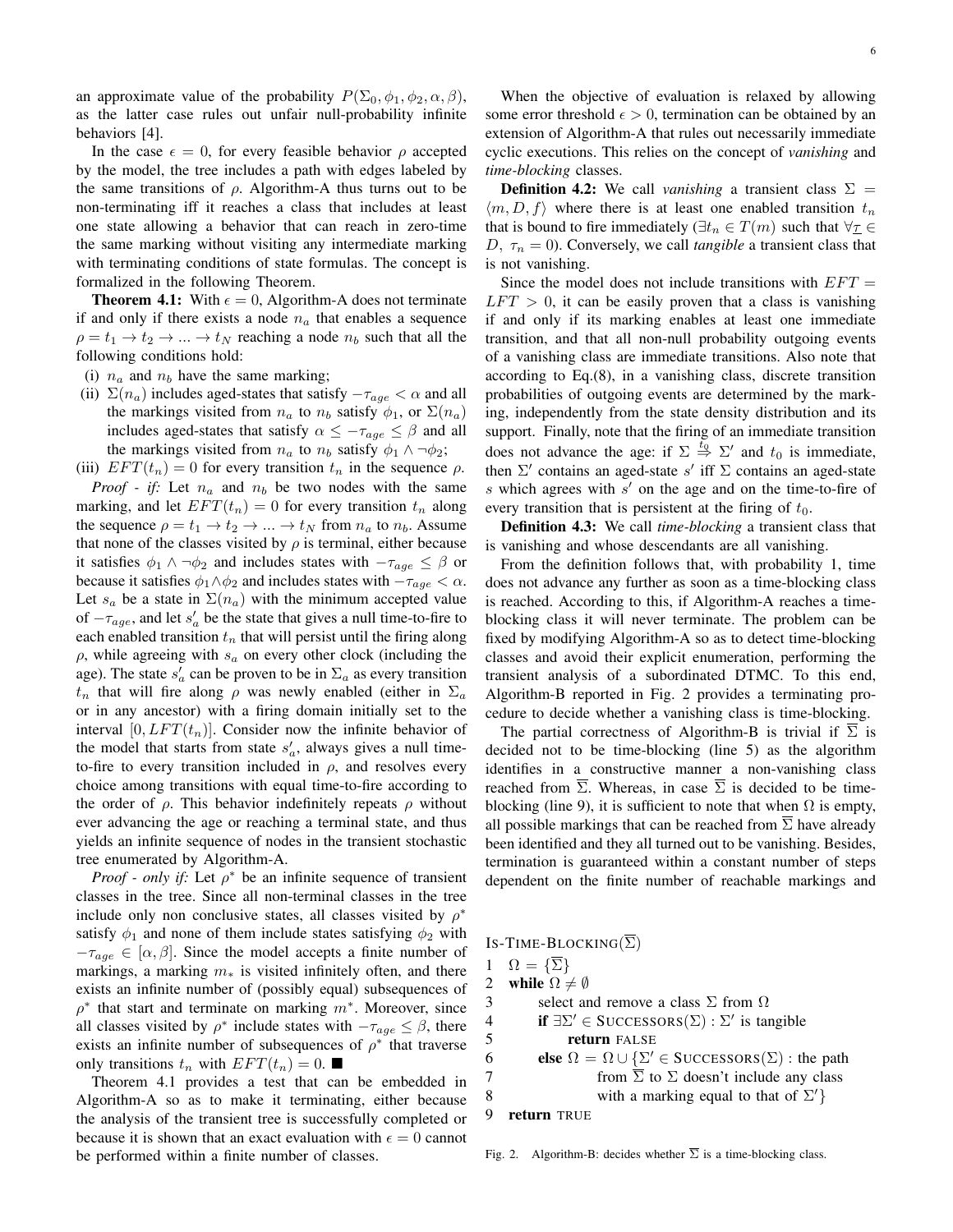transitions in the model. Note that when  $\overline{\Sigma}$  turns out to be a time-blocking class, the subsequent behavior of the model is characterized as a Discrete Time Markov Chain (DTMC), whose states are the markings identified by Algorithm-B and whose transition probabilities are completely determined by these markings according to Eq.(8).

Algorithm-B can be integrated into Algorithm-A so as to obtain Algorithm-C (which we do not write explicitly) that avoids the expansion of time-blocking classes: at lines 14 and 18, each successor  $\Sigma'$  is added to  $\Gamma$  only if it is tangible or if it is vanishing but Algorithm-B guarantees that it is not a time-blocking class. If a successor  $\Sigma'$  turns out to be timeblocking, then its probability can be allocated to  $P_{OK}$  and  $P_{KO}$  through transient analysis of the DTMC starting from  $\Sigma'$ . By construction,  $\Sigma'$  does not contain any state with age higher than  $\beta$  (i.e.  $\forall (m, \tau_{age}, \tau) \in \Sigma$ ,  $-\tau_{age} \leq \beta$ ). Besides, since time does not advance after a time-blocking class has been entered, the probability measured over aged-states of  $\Sigma'$ that satisfy  $\tau_{age} < \alpha$  can be assigned to  $P_{KO}$  as no descendant of any of these states can ever reach the age  $\alpha$ . Whereas, the probability of the states that satisfy  $\alpha \leq -\tau_{age} \leq \beta$  is assigned either to  $P_{OK}$  or  $P_{KO}$  depending on the satisfaction of  $\phi_1$  and  $\phi_2$  in the markings of vanishing classes enumerated during the time-block detection algorithm: if none of the classes enumerated in the time-block detection algorithm satisfy the condition  $\phi_2$ , then the entire measure of the subset of  $\Sigma'$  that satisfies  $\alpha \leq -\tau_{age} \leq \beta$  is assigned to  $P_{KO}$ ; if all classes enumerated in the time-block detection algorithm satisfy the condition  $\phi_2$ , then the entire measure of the subset of  $\Sigma$  that satisfies  $\alpha \leq -\tau_{age} \leq \beta$  can be assigned to  $P_{OK}$ ; in the remaining case, the assignment to  $P_{OK}$  and  $P_{KO}$  is carried out through a first passage analysis of the DTMC starting from  $\Sigma'.$ 

When time-blocking classes have been removed from the enumeration, Algorithm-C always terminates either because it reaches a time block, or because the time bound  $\beta$  is exceeded with probability  $1 - \epsilon$ :

**Theorem 4.2:**  $\forall \epsilon > 0$ , Algorithm-C always terminates.

*Proof:* Ab absurdo, if the algorithm does not terminate,  $\forall N \in \mathbb{N}$  the union of transient classes reached after N steps still contains non-conclusive states (i.e. states reached traversing  $\phi_1$ -states without exceeding  $\beta$  nor satisfying  $\phi_2$ after  $\alpha$ ). According to this, there exists an infinite path  $\rho^*$ in the transient tree that does not exceed the time limit  $\beta$ .

Since the starting node of  $\rho^*$  can not be time-blocking, with probability 1,  $\rho^*$  eventually traverses some transition t with  $LFT(t) > 0$ . This result is easily lifted to show that  $\rho^*$ traverses infinite transitions with  $LFT > 0$ . Since the model includes a finite number of transitions, there is some transition  $t_{\ast}$  with  $LFT(t_{\ast}) > 0$  that is fired infinitely often along  $\rho$ .

The time elapsed between two subsequent firings of  $t_*$  is not lower than the time from newly enabling to firing of  $t_*,$ which by construction is a random variable  $X_*$  distributed over  $[EFT(t_*), LFT(t_*)]$  according to  $F_{t_*}$ . The overall duration of  $\rho^*$  is thus lower bounded by an infinite sum of i.i.d. variables distributed as  $X_{*}$ . This sum diverges beyond any finite limit (and in particular beyond  $\beta$ ) with probability 1.

# V. STATE SPACE REDUCTION THROUGH LOOK-AHEAD OF REACHABLE NON-DETERMINISTIC ZONES

The model checking technique of Algorithm-A enables a parsimonious approach to the state-space enumeration of sTPN models; in fact, the enumeration is restricted only to classes giving a non-null contribution to  $P_{OK}$  or  $P_{KO}$ . However, a major complexity is still determined by the piecewise partitioning of state density functions that arises during successive evaluations of transient state classes. To mitigate this problem, the approximation technique of [14] can be used to keep partitioning limited and reduce complexity at the price of obtaining an approximate solution. An alternative approach, that in many cases is able to strongly accelerate convergence of Algorithm-A, is based on a non-deterministic analysis of the model, in order to anticipate detection of transient classes contributing to  $P_{OK}$  and  $P_{KO}$  without the need to compute the corresponding state density functions.

In more detail, this look-ahead technique is based on the generation of a *transient non-deterministic tree* obtained through the transitive closure of a non-deterministic succession relation among *transient non-deterministic state classes*.

All these concepts can be regarded as non-deterministic reductions of those of *transient stochastic class* (Def. 3.2), stochastic succession relation (Def. 3.3) and *transient stochastic tree* (Def. 4.1). In particular, a *transient non-deterministic state class* is a pair  $\langle m, D \rangle$ , where m is a marking and D is the DBM domain encoding admissible values for the nondeterministic variable  $\langle \tau_{age}, \tau \rangle$  made of the age clock  $\tau_{age}$ and the vector  $\tau$  of times-to-fire of transitions enabled by  $m$ . The succession relation among these classes is obtained through a straightforward transient extension of that introduced in [39] for Time Petri Net models. Finally, a *transient nondeterministic tree* is a tuple  $\langle n_0, N, S, S_0, E \rangle$  where  $n_0, N$ and  $E$  are defined as in Def. 4.1, while  $S$  associates each node *n* with a transient non-deterministic class  $S(n)$  with  $S(n_0) = S_0$ .

According to these definitions, a transient non-deterministic tree  $T = \langle n_0, N, S, S_0, E \rangle$  is *isomorphic* to the corresponding transient stochastic tree  $T' = \langle n'_0, N', \Sigma, \Sigma_0, E', \mu \rangle$ , i.e. a bijection  $f$  can be defined between the vertex sets of  $T'$  and T so that  $\Sigma(i)$  is a successor of  $\Sigma(j)$  in T' if and only if  $S(h) = f(\Sigma(i))$  is a successor of  $S(k) = f(\Sigma(j))$  in T.

Moreover, corresponding classes share the same marking m and the same domain of timers D, i.e. if  $\Sigma(i)$  =  $\langle m, D, f_{\langle \tau_{age}, \underline{\tau} \rangle} \rangle$  then  $f(\Sigma(i)) = S(j) = \langle m, D \rangle$ . This implies that any formula  $\phi$  that is verified by the marking of  $\Sigma(i)$  is also verified by that of  $f(\Sigma(i)) = S(i)$ , and that any assertion regarding the domain of timers D is valid on both  $\Sigma(i)$  and  $S(j).$ 

From the perspective of the model checking problem, this remark enables a classification of each node in the transient non-deterministic tree as an "OK"/"KO"/"unknown" node, based on the satisfaction of  $\phi_1$  and  $\phi_2$  and on the possible range of the age timer  $\tau_{age}$  with respect to the analysis time interval  $[\alpha, \beta]$ . Specifically, an "OK" node is a node that only contributes to  $P_{OK}$  and whose descendants are all labeled as "OK"; a "KO" node is a node that only contributes to  $P_{KO}$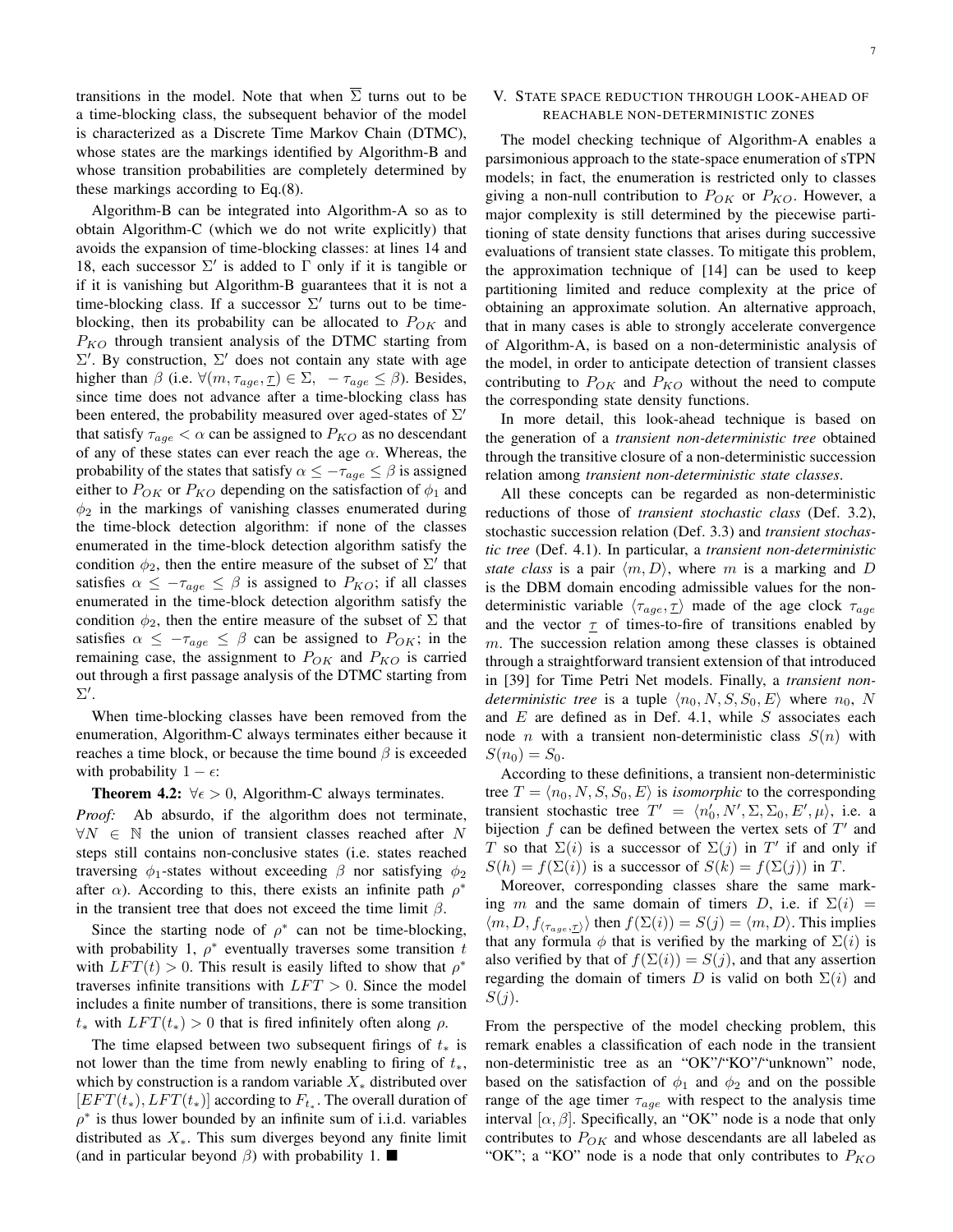

Fig. 3. sTPN model of two production cells. Transitions are labeled with their firing interval; E(0.3) denotes an exponential transition with rate 0.3, while all other transitions are uniformly distributed over their interval.

and whose descendants are all labeled as "KO"; all other nodes are classified as "unknown".

Once all nodes have been classified, the resulting labeled transient non-deterministic tree can be used to avoid the evaluation of successors in Algorithm-A (lines 14 and 18) when a class  $\Sigma$  is encountered such that the corresponding non-deterministic class  $f(\Sigma)$  is classified as "OK" or "KO". In such cases, the whole probability mass  $\eta(\Sigma)$  is assigned to  $P_{OK}$  or  $P_{KO}$ , respectively, and successors of  $\Sigma$  are not evaluated because their contribution to  $P_{OK}$  or  $P_{KO}$  is already included in  $\eta(\Sigma)$ .

Hence, enumeration of the underlying non-deterministic model (requiring a negligible computational effort with respect to Algorithm-A) is exploited to dynamically prune the transient stochastic tree, resulting in a significant performance boost of the model checking algorithm.

#### VI. COMPUTATIONAL EXPERIENCE

We illustrate the results obtained through a preliminary implementation in the Oris tool. We refer to the model in Fig. 3, which was introduced in [15] in the context of steady state analysis. The model represents two production cells that repeatedly pass control to each other through transitions  $start_1$ and  $start_2$ . Each cell carries out two parallel activities with uniform duration, named JobA and JobB. JobA requires a resource called res which may fail according to an exponential distribution with rate 0.3. If failure occurs, JobA is replaced by a recovery activity recA, and a repair action is started. Both recovery and repair activities take uniformly distributed durations.

We evaluate here the probability to reach at a time in the interval [5, 7] a state in which both resources are simultaneously failed, without visiting any state subsequent to the success in the execution of  $JobA$  in the first cell. To this end, we assume  $\alpha = 5$  and  $\beta = 7$ , with state formulas  $\phi_2 = failed1 \wedge failed2$ and  $\phi_1 = \neg(p5 \land res1) = \neg(p5) \lor \neg(res1)$ . Note that  $\phi_1$  is the complement of the logical condition reached after a successful execution of  $JobA_1$ , which could better fit in an action-based formulation of the logic and the decision algorithm.

Fig. 4 plots the estimates  $1 - P_{KO}$  and  $P_{OK}$  as a function of the number of enumerated transient classes. In particular, Fig. 4(a), 4(b) and 4(c) plot the results obtained enumerating classes with a FIFO (breadth-first), LIFO (depth-first) and  $\eta$ -priority policy, respectively. The latter implements the queue Γ as a priority queue, ordering classes  $\Sigma$  within Γ according to their probability mass  $\eta(\Sigma)$ . Intuitively, the policy of selection of the next class to expand in the enumeration process (line 6 of Algorithm-A) gives space to convergence optimizations through appropriate heuristics. In this case, for instance, Breadth-First initially accelerates the decrease of  $1-P_{KO}$  as it first explores classes with higher probability  $\eta$  but containing states with age under the lower bound  $\alpha$ ; Priority Policy further boosts this process, as it explicitly prioritize classes with higher  $\eta$ .

The adoption of the look-ahead technique of Sect. V determines a strong reduction in the complexity of the model checking algorithm. To illustrate this result, we repeat the experiment on the model of Fig. 3 evaluating the probability of state formulae  $\phi_1$  and  $\phi_2$  within the interval [5, 7]. Results are shown in Fig. 5: the number of enumerated transient stochastic classes falls from 87 in the standard approach to 26 in the look-ahead approach.

Enlarging the analysis interval to  $[5, 18]$  so as to include an entire activity cycle of both production cells (i.e. to cover at least an entire time period until the first firing of  $start_1$ ), the number of enumerated non-deterministic classes increases to 5240, a number that would make the standard approach unviable. However, tree pruning based on the look-ahead technique reduces the number of enumerated classes to 26. It is worth noting that this is exactly the same result obtained for the [5, 7] interval; the fact is due to the timing structure of the model, causing this particular  $\phi_1 U n t_{\alpha,\beta} \phi_2$  formula to be verifiable only within a narrow time window (that excludes the interval between 7 and 18). The look-ahead technique enables early detection of such conditions, so as to avoid the much more complex (and, in this case, useless) enumeration of the transient stochastic tree.

## VII. CONCLUSIONS AND FUTURE DIRECTIONS

The method of stochastic state classes provides an analytical approach to the evaluation of non-Markovian models with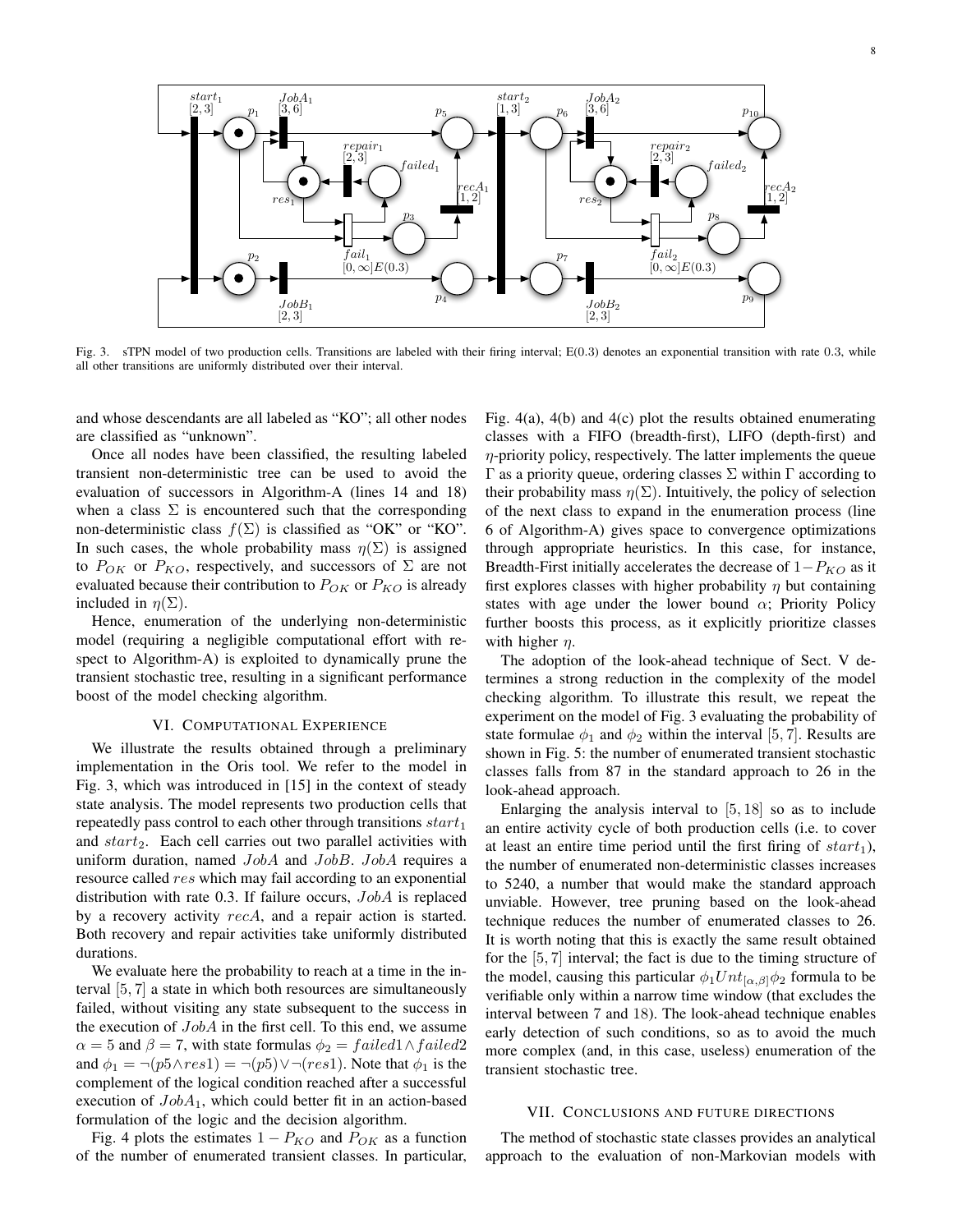

Fig. 4. Logarithmic plots of  $1 - P_{KO}$  (continuous line) and  $P_{OK}$  (dotted line) converging to  $\hat{P}(\Sigma_0, \phi_1, \phi_2, \alpha, \beta)$ , as a function of the number of classes enumerated with FIFO (a), LIFO (b) and  $\eta$ -priority policy (c).



Fig. 5. Logarithmic plots of  $1 - P_{KO}$  (continuous lines) and  $P_{OK}$  (dotted lines) converging to  $P(\Sigma_0, \phi_1, \phi_2, \alpha, \beta)$ , as a function of the number of classes enumerated with the standard approach (thin lines) and the lookahead approach (thick lines). In both cases, nodes are extracted from queue Γ following a  $η$ -priority policy.

multiple generally distributed transitions possibly supported over bounded domains. To this end, the method embeds a discrete time chain in the underlying stochastic process by sampling the marking and the distribution of times to fire of generally distributed transitions after each firing. In so doing, the analysis results in the traversal of a graph of so-called state classes, each encoding a multivariate probability density function supported over a DBM zone. While the method was initially targeted to steady state analysis [12], [15], the introduction of an age clock that supplements process samples enabled its extension to the evaluation of transient behavior [27].

We showed here how transient stochastic state classes can be effectively cast into a probabilistic time-bounded model checking algorithm, enabling exact or approximate analysis for a large class of processes beyond the limits of the enabling restriction and encompassing GSMPs where active timers are constrained to evolve with unitary speed.

This achieves a twofold advancement with respect to the literature of probabilistic model checking of non-Markovian models [1]. On the one hand, the proposed technique supports the evaluation of a probabilistic until operator with a bound expressed on the elapsed continuous time rather than on the discrete number of occurred transitions. This better fits the needs of the application in the context of real time systems and relaxes the assumptions required to guarantee termination in exact or approximated analysis. In particular, for any accepted error threshold  $\epsilon > 0$ , the algorithm always terminates.

On the other hand, traversal of reachable transient stochastic state classes results in a coarse partition of the state space based on zones rather than regions. This largely reduces the complexity of the analysis, which here involves not only the enumeration of supports but also the symbolic evaluation of probability density functions. Moreover, this enables an effective look-ahead strategy that leverages on the non-deterministic state class graph of reachable zones to prune classes for which probability density functions do not need to be computed.